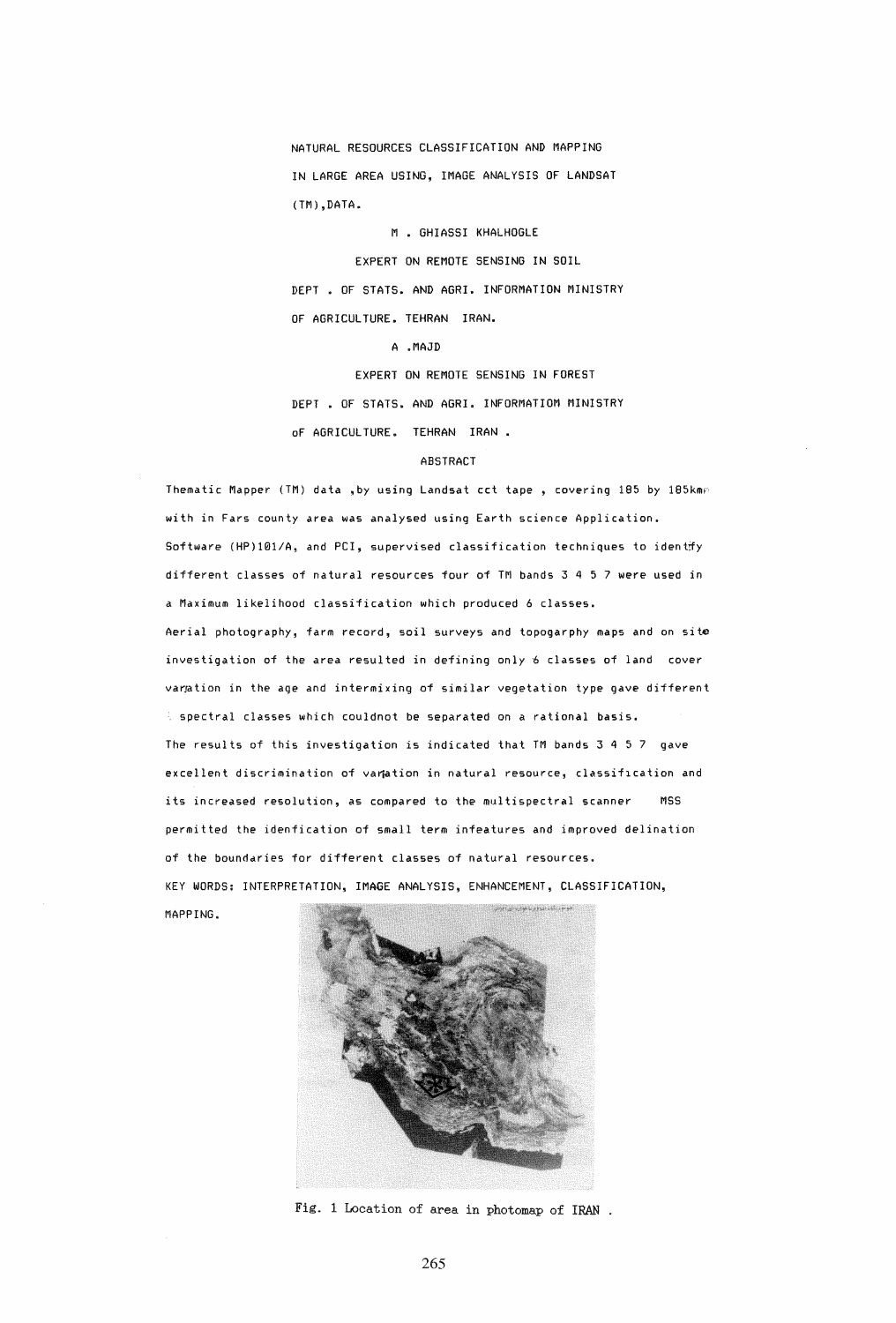### INTRDUCTION

Islamic repuhlic of Iran physically big in size and considered as one of the most important strategical country in the ASIA, ( with total of 55 million population), the some part area of the country consist of ferti! alluvial plane and piedmont plane ,most of the population depends on natural resource activities such as agriculture, forest, range land, the agiculture is of important of the nation, because it is not only providing food for the people but also providing employment to an over heming proportion of its people and suplies raw material to some industeries which constitutes the back bone of the country economy , sine the agriculture is playing vital role, for the country its undoubtedly important to pay much attention to its proper practice which may help to improve the economy of the country.

For the study of natural resources Landsat data for using land resources mapping, with in Fars county is part of the project investigation and mapping of natural resource,using remote sensing method, the main objective of the entire project is to evaluat multispectral digital data *from landsat TM* data to study natural resource, the objective of the this projectis a large *area* mapping which is cover large parts of Fars county, in a scale of 1:250,000 the study are meant to support conventional farms of large area inventory and are also to serve as a base for future natural resource mapping the classification by landsat TM data include the main classes of agriculture, forest, range land, water Dodies, bare soil . The digital image processing was executed in Ministry of Agriculture



Fig. 2 Location of study area in Lansat data.

# STUDY AREh

The study area is located to the south of the Iran,climatically the area lies on the boundary bettween the arid and semi- arid region of Fars county with average annual precipition around 120 -150mm the rainfall is sometimes seasonal with along dry period of 4.5 months bettween April and November and summer temperatures around 40 to 50 c,

The study area contains part of an east-west mountain chain which is part of the ZAKROS mountain, composed of folded and tauled lime stons and dolometes, the mountains are flanked either side by piedmont deposit, to the south unvegetated, alluvial fan with area of contemporaneus, erosion and depOSition are found while to north vegetated alluvial fans now inactive, the increase is parentage vegetation cover to the north suggest that the mountains act as a climatic divide, the southers fans grade in to a s&lty like area a fine grained saline depression.

#### MATERIALS USING

| Satellite    | Date | product type |  |  |
|--------------|------|--------------|--|--|
| Landsat (TM) | 1986 | TM .TCC      |  |  |
| Landsat MSS  | 1978 | MSS          |  |  |

using a HP 3000 host computer system 101/A and PCI image processing host computer,

#### The Map were :

| Soil map of Fars county 1:250,000 |           |
|-----------------------------------|-----------|
| Geolooy map of area               | 1:250.000 |
| Hydrology map of area             | 1:250.000 |
| Topography map of area 1: 50,000  |           |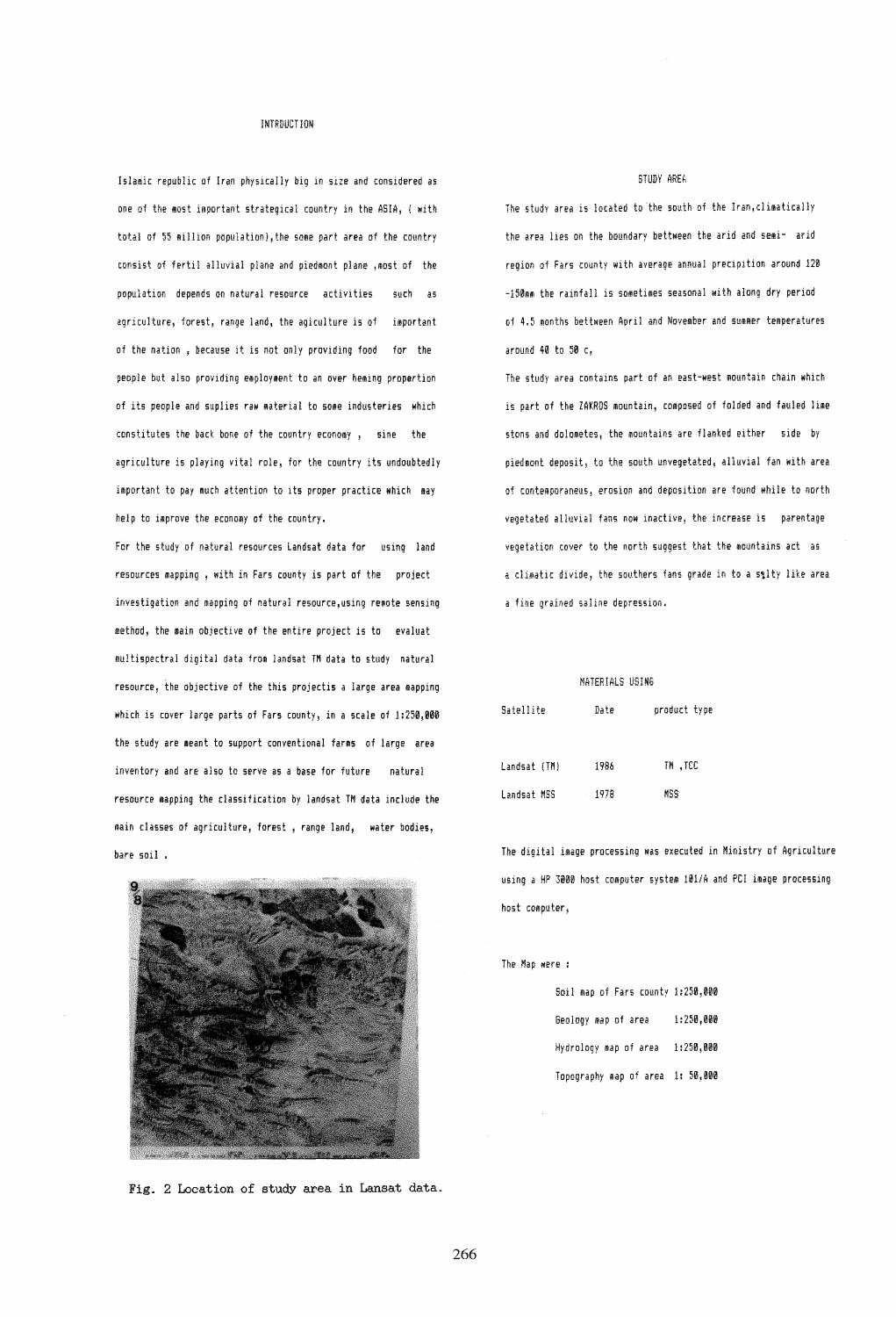### METHODOLOGY

When preparing the Hap of large areas such as Fars Area county, using Remote sensing (TM) data, for Mapping purposes different items must be considered. We can be roughly divided in to tow main group.

1- Those are related to general study formulatin such as,

a- aim of the mapping

b-scal of final mapping product,

c- materiai to be used,

2- Those are associated with purely interpretation and digital analysis.

## **INTERPRETATION**

Visual interpretation of TH data was down to delination to 6 mainfeature classes like, agriculture , forest , rangeland , bare land ,water bodies •

Using landsat data with information present on the topographic base Map at scale of 1:250,000 -1:50,000, this is an related to be data collected during the digital image processing stage, DIGITAL IMAGE PROCESSING

It can be divided in to three main group.

- preprocessing
- -image enhancement
- -c1assi fication

# PREPROCESSING

Is concerned with the improvement of image quality in terms of radiometric and gemetric correction resampling.

#### IMAGE ENHANCEMENT

Are manipulation of the data in order that the information content of the imagery may be improved and more readily available for visual analysis an example, being contrast stretch, the first necessary items in digital image investegation is content analysis, statistical analysis of the with in bands correlation was performed in order to evaluate the amount of total information contained in the TM data bands, because the histogram only specifies the total number of pixel at each grey

Jevel,the result of these analysis could give better result.



Fig. 3 Natural resources Mapping using Landsat data



Fig. 4 study of test Area.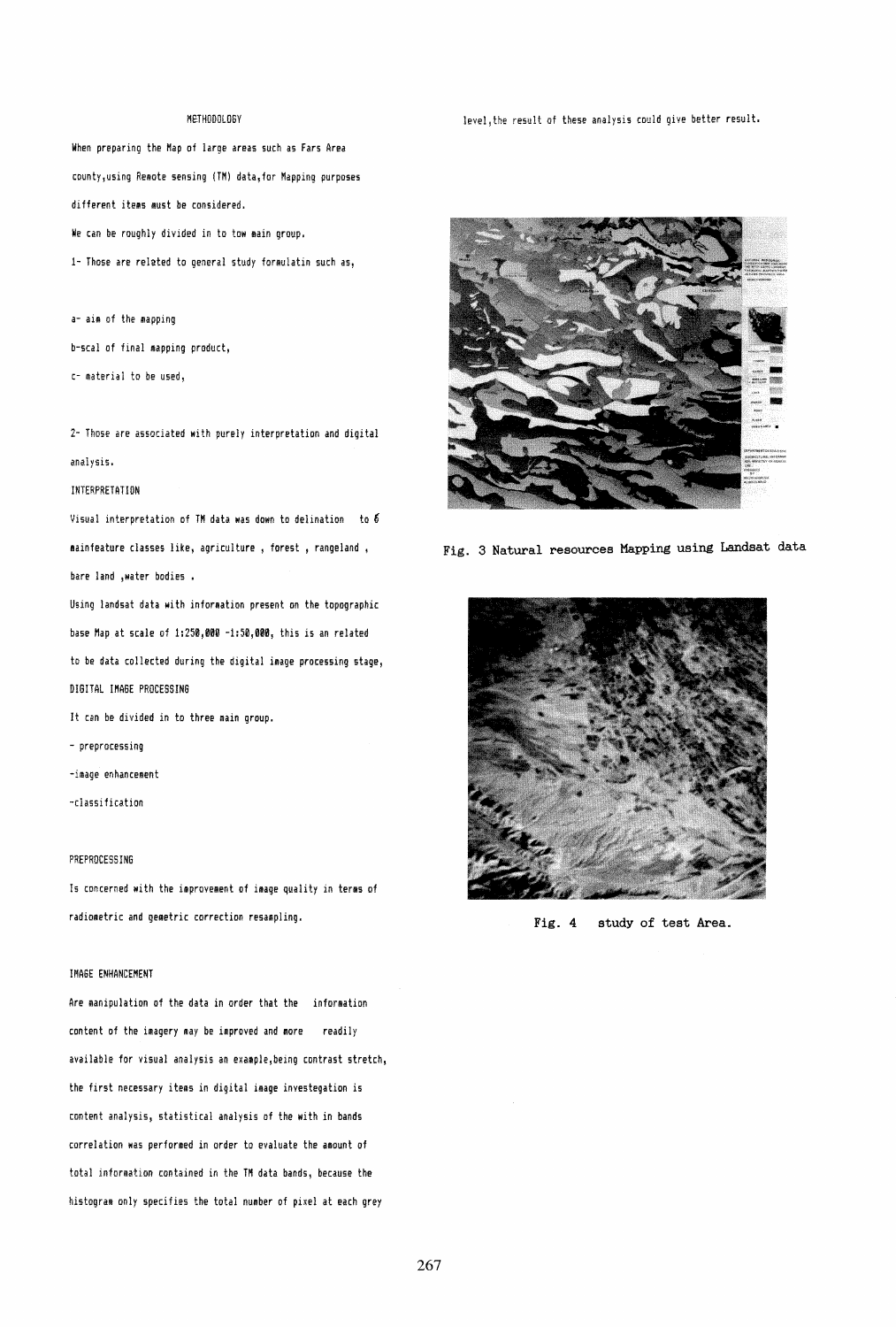# CLASSIFCATION

can be described as the set of antions which leads to part of image being assigned to spcific groupe, in CCTS of landsat TM of atest area using by 3 4 5 7 bands was analysed in supervies classification to separate area of different area, but due to having the limatation of same spectral signatures the area of unite of mex vegetation couldnot be identified, according to computer analysis the cover types of the test area were classi tied as follow,

- a-Agriculture b-Forest
- (-range land
- d-bare land ,urban built up
- e-water bodies



Fig. 5 Classification result of test Area.



Fig. 6 Parentage of vegetation test Area.

# AGRICULTURE :

Corresponds to the piedmont and river alluvial plain,it is charctrized by a hight agriculture with small and medium field size (1-50ha), the main crop are wheat, barly, Area =479750 ha.

### FOREST AREA :

Corresponds of mountains area, it is cover mostly with forest, the main trees are wild Almond; wild Pistachio, Area =486626 ha.

#### RANGE LAND:

It is cover with alluvial plain, upper terraces, and lime materials, the main range are Legumenos, and Astragalas,in some place,Area=160,000ha.

## Bare LAND :

Gravelly colluvial fans, with moderately slope or more and includes gravelly, sand stone, rock, can be available, Area=531812.5 ha.

# WATER BODIES AND SWAMP :

Corresponds to the MAHLO LAKE and BAKHTAGAN LAKE, the water are salty, and can be product as a salt for using to some industeries also. Area =848305 +569301.5 ha.

|                        |  | AREA   TOTAL, AREA   parcentage / |
|------------------------|--|-----------------------------------|
|                        |  |                                   |
| Agriculture   479750   |  | 14.81                             |
| $ forest $ 486626 $ $  |  | 15.02                             |
| Range land   160,000   |  | 49.38                             |
| Bare land   531812.5   |  | 16.41                             |
|                        |  | Water bodies; 84835 ; 2.62 ;      |
|                        |  | Swamp   5693 .5   1.75            |
|                        |  |                                   |
| TOTAL   3240,000   100 |  | $\sim$ $\sim$                     |
|                        |  |                                   |

Tab.l Estimated of by measuring of classes.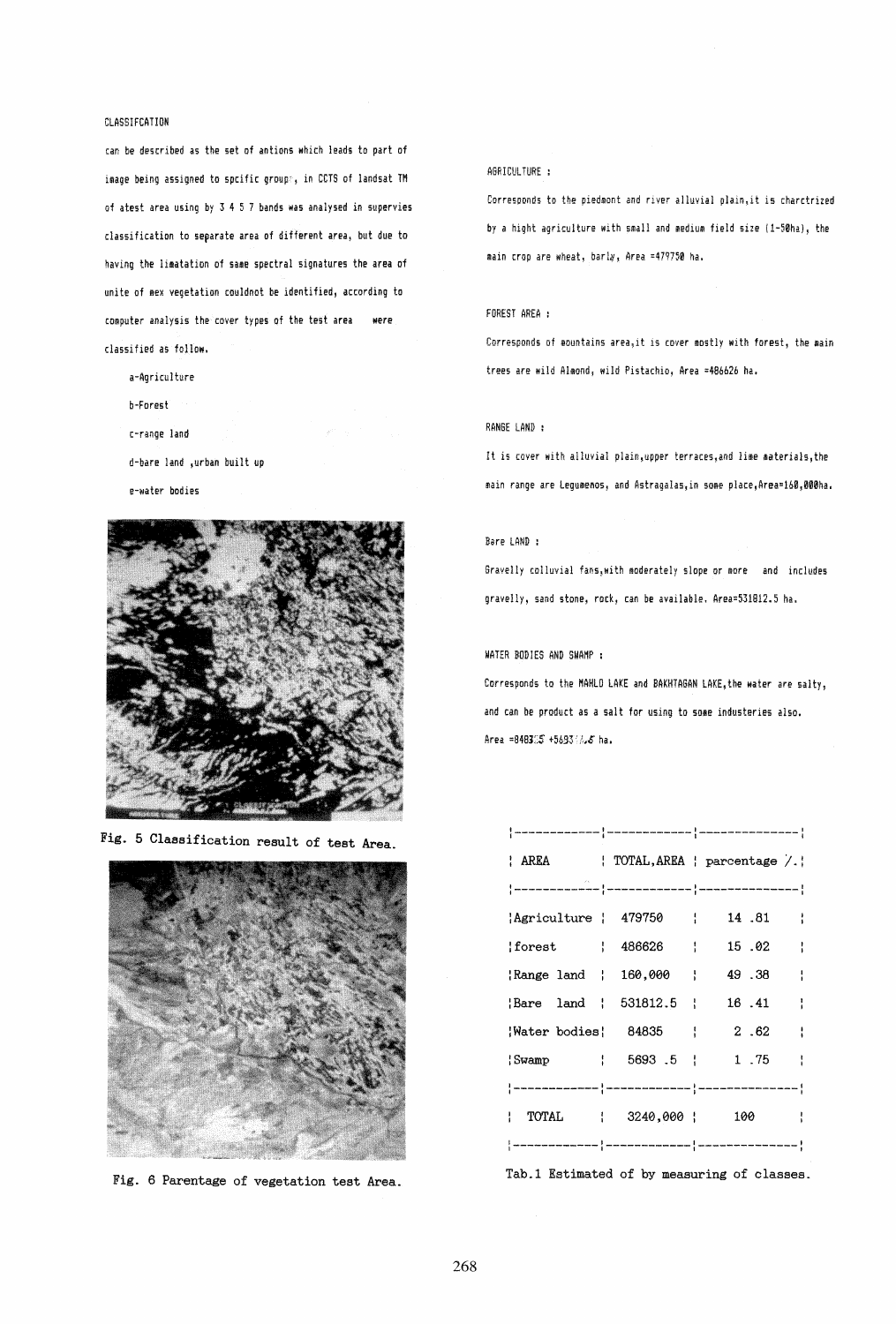

Fig. 7 Location of urban Area.



Fig. 8 Histogram of test Area.



Fig. 9 Location of water bodies in Mahlo Lake.

|                   |              | : CLASSES : TOTAL POINT : PARCENTAGE/.                                  |
|-------------------|--------------|-------------------------------------------------------------------------|
|                   |              |                                                                         |
| 'Agriculture '    | 1339   15.5  |                                                                         |
| Forest            | 1244   14.4  |                                                                         |
| Range land   4182 | $\sim 1$     | 48.4                                                                    |
| Bare land         | 1486         | 17.2                                                                    |
| Waterbodies   233 |              | $\frac{1}{2}$ , 2, 7                                                    |
| $ Swamp $ 156     |              | $\begin{array}{cccc} \cdot & \cdot & \cdot & \cdot & 1 & 8 \end{array}$ |
|                   |              |                                                                         |
|                   | TOTAL   8640 | 100                                                                     |
|                   |              |                                                                         |

Tab.2 For sampling Area of each classes.

For digital accuracy analysis as follow to calculate the standard error, the formula was used.(Loetsch and Haller 1964) .



Where :

SPJ::standard error of type j, E= standard error or miss estimate PJ =proportion of type in the whole area for calculation of each classes are total of point 8b40 , points number of 1339,a5 follow in formula IN Agriculture classes are as follow,